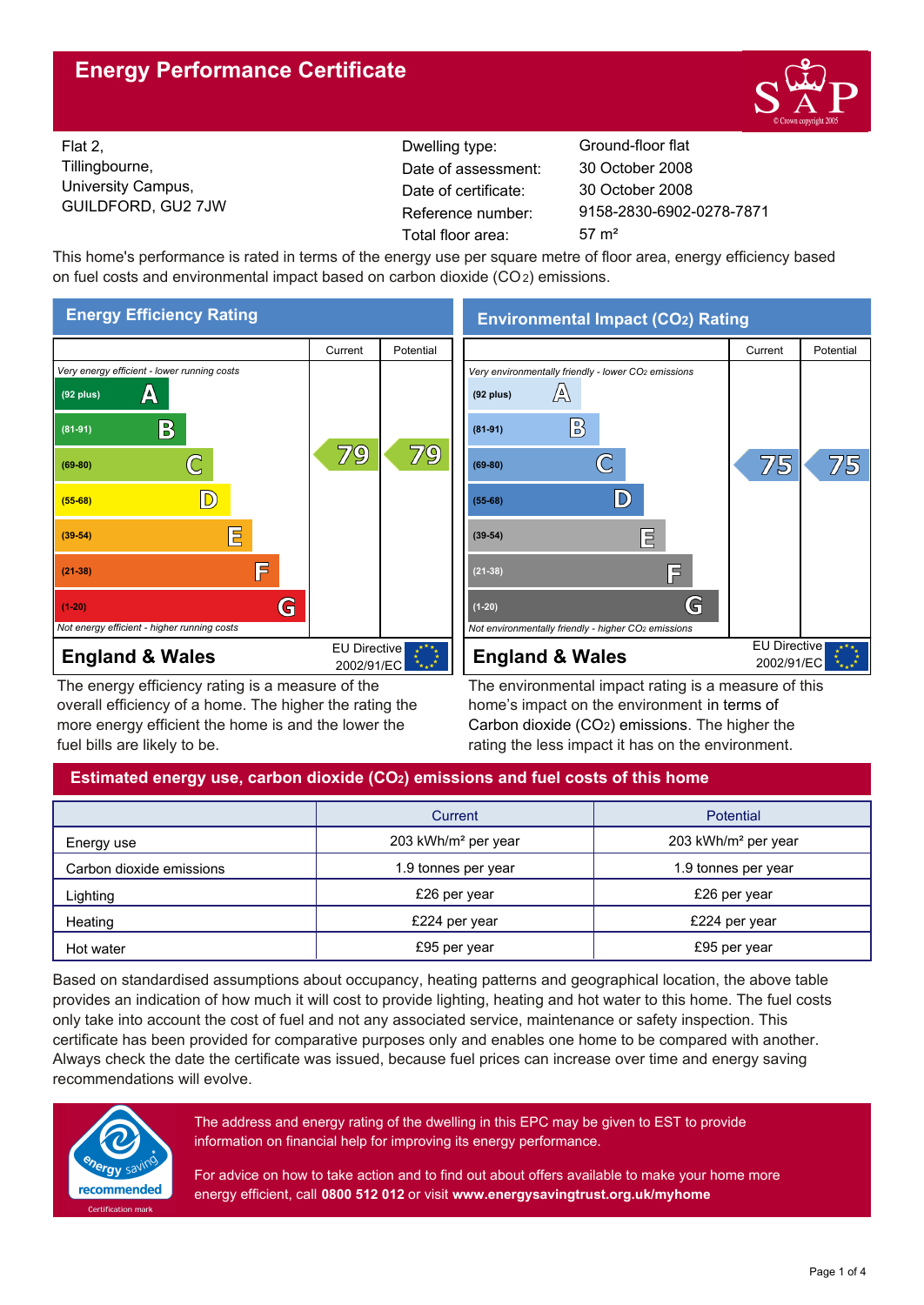#### **About this document**

The Energy Performance Certificate for this dwelling was produced following an energy assessment undertaken by a qualified assessor, accredited by Elmhurst Energy Systems, to a scheme authorised by the Government. This certificate was produced using the RdSAP 2005 assessment methodology and has been produced under the Energy Performance of Buildings (Certificates and Inspections) (England and Wales) Regulations 2007 as amended. A copy of the certificate has been lodged on a national register.

| Assessor's accreditation number: | EES/002004                                     |
|----------------------------------|------------------------------------------------|
| Assessor's name:                 | Gary John Ryan                                 |
| Company name/trading name:       | <b>Energy Assess UK Limited</b>                |
| Address:                         | 5 Bryanstone Close, Guildford, Surrey, GU2 9UJ |
| Phone number:                    | 07894 801 963                                  |
| Fax number:                      | 01483 829557                                   |
| E-mail address:                  | gary@energyassessuk.com                        |
| Related party disclosure:        |                                                |

#### **If you have a complaint or wish to confirm that the certificate is genuine**

Details of the assessor and the relevant accreditation scheme are as above. You can get contact details of the accreditation scheme from their website at www.elmhurstenergy.co.uk together with details of their procedures for confirming authenticity of a certificate and for making a complaint.

#### **About the building's performance ratings**

The ratings on the certificate provide a measure of the building's overall energy efficiency and its environmental impact, calculated in accordance with a national methodology that takes into account factors such as insulation, heating and hot water systems, ventilation and fuels used. The average Energy Efficiency Rating for a dwelling in England and Wales is band E (rating 46).

Not all buildings are used in the same way, so energy ratings use 'standard occupancy' assumptions which may be different from the specific way you use your home. Different methods of calculation are used for homes and for other buildings. Details can be found at www.communities.gov.uk/epbd.

Buildings that are more energy efficient use less energy, save money and help protect the environment. A building with a rating of 100 would cost almost nothing to heat and light and would cause almost no carbon emissions. The potential ratings on the certificate describe how close this building could get to 100 if all the cost effective recommended improvements were implemented.

#### **About the impact of buildings on the environment**

One of the biggest contributors to global warming is carbon dioxide. The way we use energy in buildings causes emissions of carbon. The energy we use for heating, lighting and power in homes produces over a quarter of the UK's carbon dioxide emissions and other buildings produce a further one-sixth.

The average household causes about 6 tonnes of carbon dioxide every year. Adopting the recommendations in this report can reduce emissions and protect the environment. You could reduce emissions even more by switching to renewable energy sources. In addition there are many simple everyday measures that will save money, improve comfort and reduce the impact on the environment. Some examples are given at the end of this report.

#### **Visit the Government's website at www.communities.gov.uk/epbd to:**

- Find how to confirm the authenticity of an energy performance certificate
- Find how to make a complaint about a certificate or the assessor who produced it •
- Learn more about the national register where this certificate has been lodged •
- Learn more about energy efficiency and reducing energy consumption •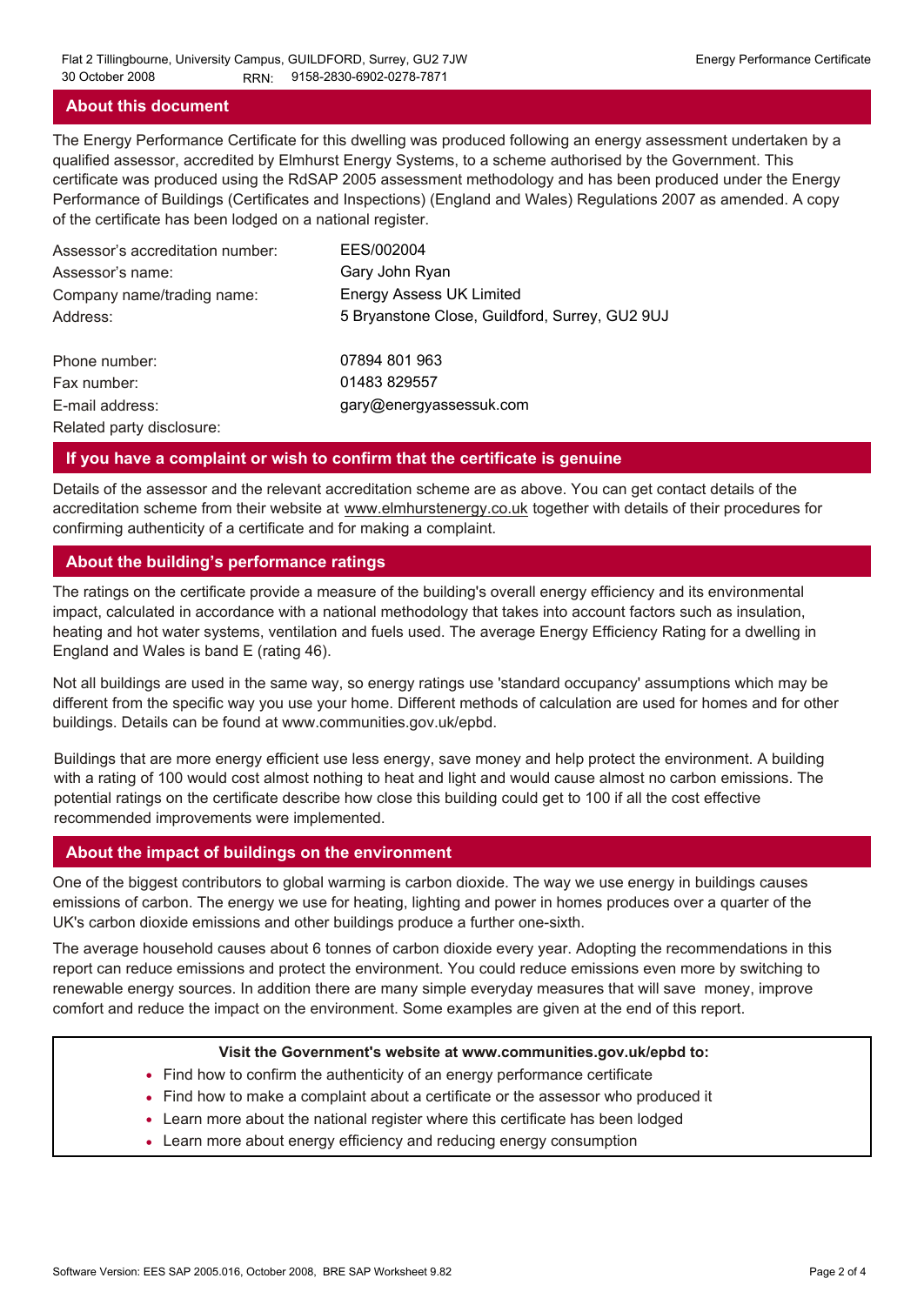# Recommended measures to improve this home's energy performance

Flat 2, Tillingbourne, University Campus, GUILDFORD, GU2 7JW Date of certificate:

Reference number: 9158-2830-6902-0278-7871 30 October 2008

# **Summary of this home's energy performance related features**

The following is an assessment of the key individual elements that have an impact on this home's performance rating. Each element is assessed against the following scale: Very poor / Poor / Average / Good / Very good.

| Elements                                  | Description                                                        | Current performance      |               |
|-------------------------------------------|--------------------------------------------------------------------|--------------------------|---------------|
|                                           |                                                                    | <b>Energy Efficiency</b> | Environmental |
| Walls                                     | Cavity wall, filled cavity                                         | Good                     | Good          |
| Roof                                      | (another dwelling above)                                           |                          |               |
| Floor                                     | Solid, no insulation (assumed)                                     |                          |               |
| Windows                                   | Fully double glazed                                                | Good                     | Good          |
| Main heating                              | Community scheme                                                   | Good                     | Good          |
| Main heating controls                     | Flat rate charging, no thermostatic control of room<br>temperature | Very poor                | Very poor     |
| Secondary heating                         | None                                                               |                          |               |
| Hot water                                 | From main system                                                   | Very good                | Very good     |
| Lighting                                  | Low energy lighting in all fixed outlets                           | Very good                | Very good     |
| Current energy efficiency rating          |                                                                    | C 79                     |               |
| Current environmental impact (CO2) rating |                                                                    | C 75                     |               |

## **Low and zero carbon energy sources**

None

## **Recommendations**

None

## **Further measures to achieve even higher standards**

None